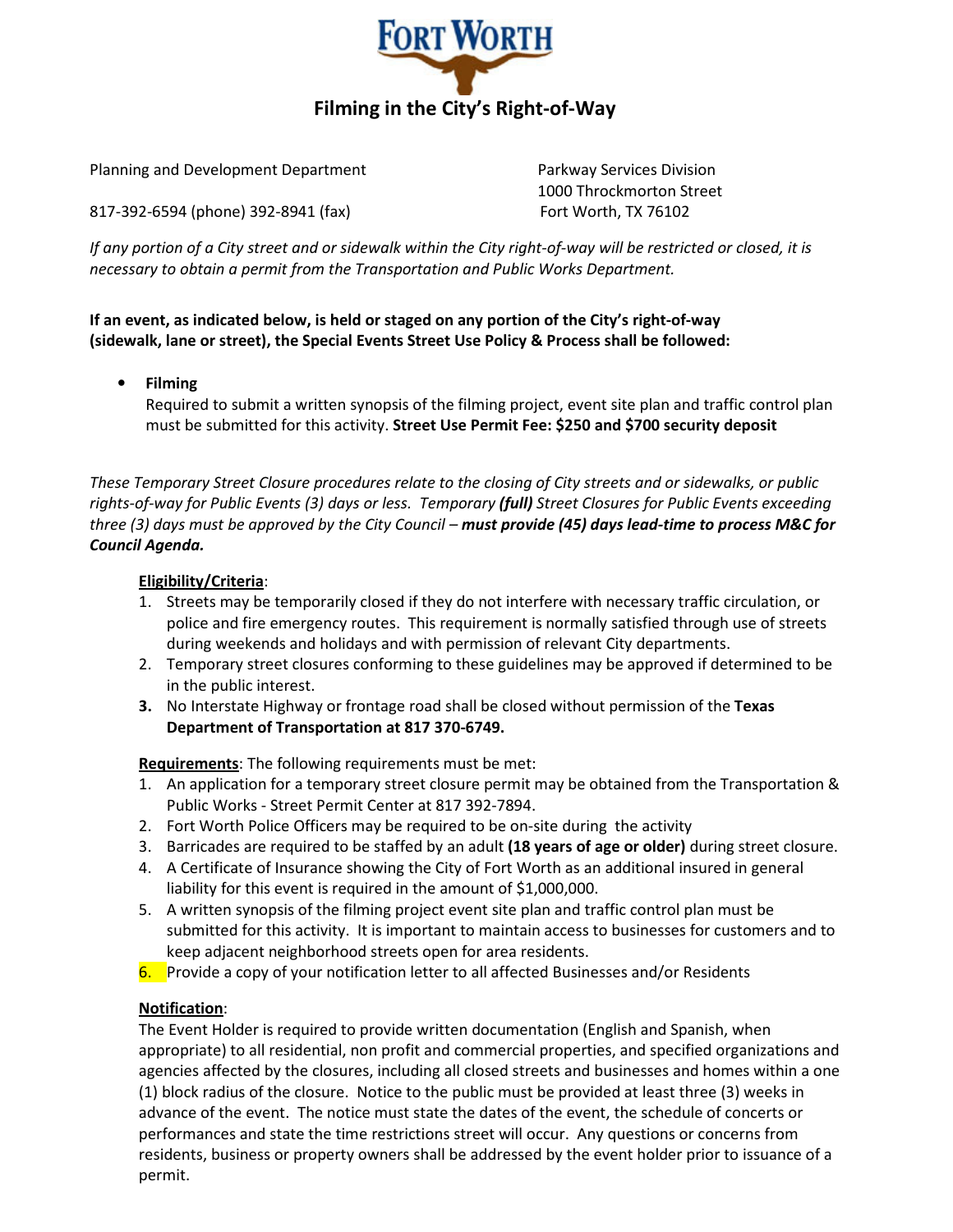| <b>FORT WORTH</b><br><b>CITY OF FORT WORTH</b><br>FILMING ON THE CITY RIGHT OF WAY APPLICATION                                                                                                                                 |  |  |  |  |
|--------------------------------------------------------------------------------------------------------------------------------------------------------------------------------------------------------------------------------|--|--|--|--|
| DATE: the contract of the contract of the contract of the contract of the contract of the contract of the contract of the contract of the contract of the contract of the contract of the contract of the contract of the cont |  |  |  |  |
| FILMING COMPANY REQUESTING STREET<br>CLOSURE:_________________________                                                                                                                                                         |  |  |  |  |
|                                                                                                                                                                                                                                |  |  |  |  |
| <b>OFFICE PHONE#</b><br>FAX#<br><b>MOBILE #</b><br><b>ADDRESS</b>                                                                                                                                                              |  |  |  |  |
|                                                                                                                                                                                                                                |  |  |  |  |
|                                                                                                                                                                                                                                |  |  |  |  |
|                                                                                                                                                                                                                                |  |  |  |  |
|                                                                                                                                                                                                                                |  |  |  |  |
|                                                                                                                                                                                                                                |  |  |  |  |
|                                                                                                                                                                                                                                |  |  |  |  |
|                                                                                                                                                                                                                                |  |  |  |  |
|                                                                                                                                                                                                                                |  |  |  |  |
| <b>CHECK ALL THAT APPLY:</b><br>$\Box$ SIDEWALK                                                                                                                                                                                |  |  |  |  |
| $\Box$<br>AMPLIFIED MUSIC (MUST COMPLY WITH NOISE ORDINANCE No. 14331)                                                                                                                                                         |  |  |  |  |
| ❏<br>FENCING (all structures, banners, scaffolding, vendors, stages, etc., are required to be reflected and indicated and submitted on a<br>detailed event layout site plan)                                                   |  |  |  |  |
| ப<br>LIST NUMBER OF LANES TO BE USED                                                                                                                                                                                           |  |  |  |  |
| <b>FULL STREET CLOSURE</b>                                                                                                                                                                                                     |  |  |  |  |
| BLOCKING/REQUEST PARKING METER RENTAL                                                                                                                                                                                          |  |  |  |  |
|                                                                                                                                                                                                                                |  |  |  |  |
| STREET/LANE TO BE CLOSED (Intersections)<br><b>FROM</b><br>TO<br><b>(BEGIN &amp; END) DATE AND TIME OF CLOSURE</b>                                                                                                             |  |  |  |  |
| STREET/LANE TO BE CLOSED (Intersections)<br>TO<br><b>FROM</b><br><b>(BEGIN &amp; END) DATE AND TIME OF CLOSURE</b>                                                                                                             |  |  |  |  |
| STREET/LANE TO BE CLOSED (Intersections)<br><b>FROM</b><br>TO<br><b>(BEGIN &amp; END) DATE AND TIME OF CLOSURE</b>                                                                                                             |  |  |  |  |
| <b>CLOSURE TIME COMMENTS: (PLEASE INCLUDE THE OPERATIONAL HOURS OF YOUR EVENT)</b>                                                                                                                                             |  |  |  |  |
| *** A DETAILED SYNOPSIS OF YOUR FILM PRODUCTION PLAN MUST ACCOMPANY THIS REQUEST FORM ***                                                                                                                                      |  |  |  |  |
| **As a measure of security, please do not supply credit card information electronically (via email). Credit card payments can be made by<br>phone or submitted by fax.                                                         |  |  |  |  |
| <b>Planning and Development</b><br><b>Parkway Services Division</b>                                                                                                                                                            |  |  |  |  |

10000 Throckmorton Street Fort Worth, TX. 76102 (817) 392-6594 FAX (817) 392-8941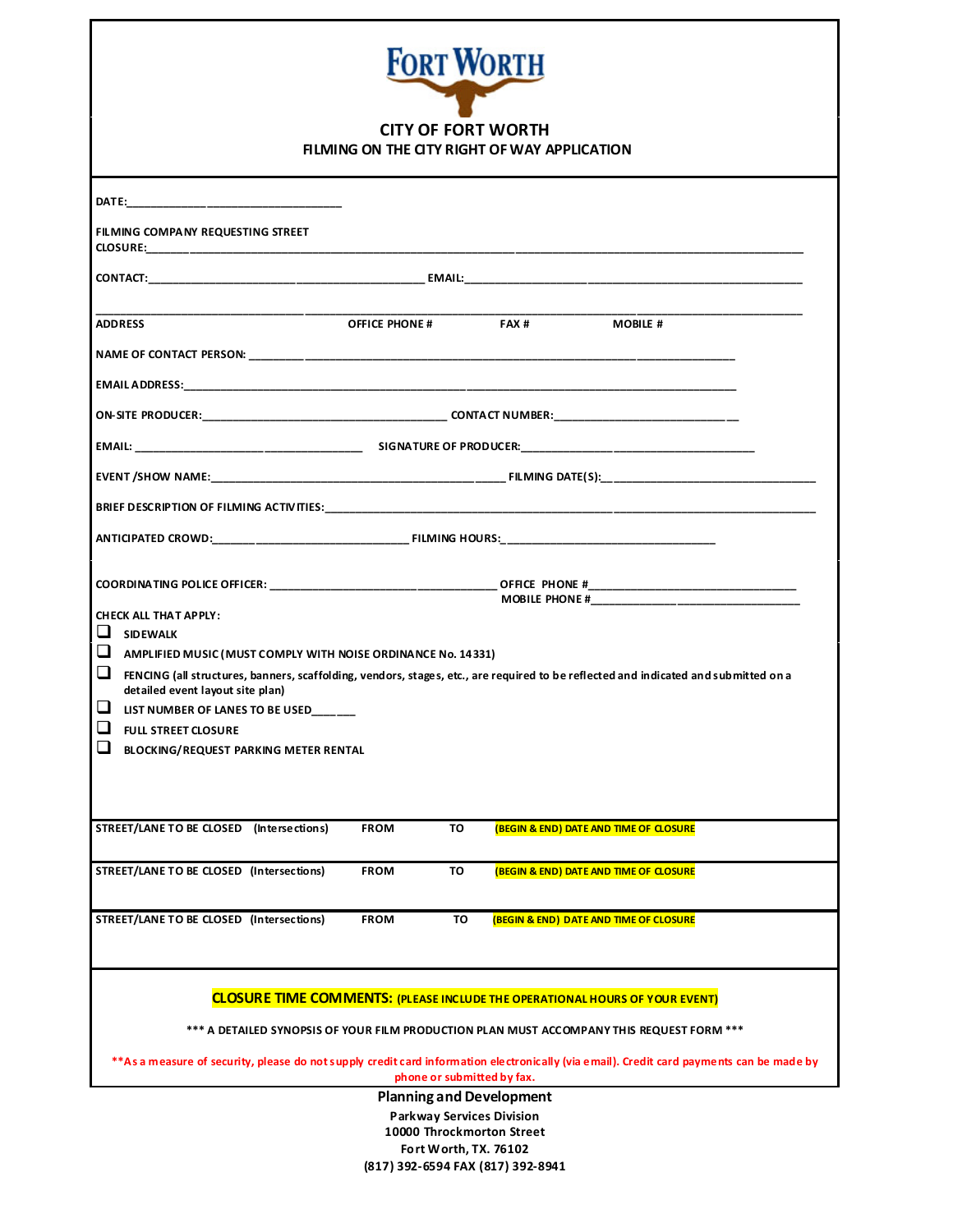

| This plan is submitted for TCP. I certify this plan will be used for the following location(s): |                   |                   |  |  |
|-------------------------------------------------------------------------------------------------|-------------------|-------------------|--|--|
| List Street                                                                                     | List cross street | List cross street |  |  |
| Signature                                                                                       |                   | Date              |  |  |
| City of Fort Worth – Planning and Development Parkway Services Division                         |                   |                   |  |  |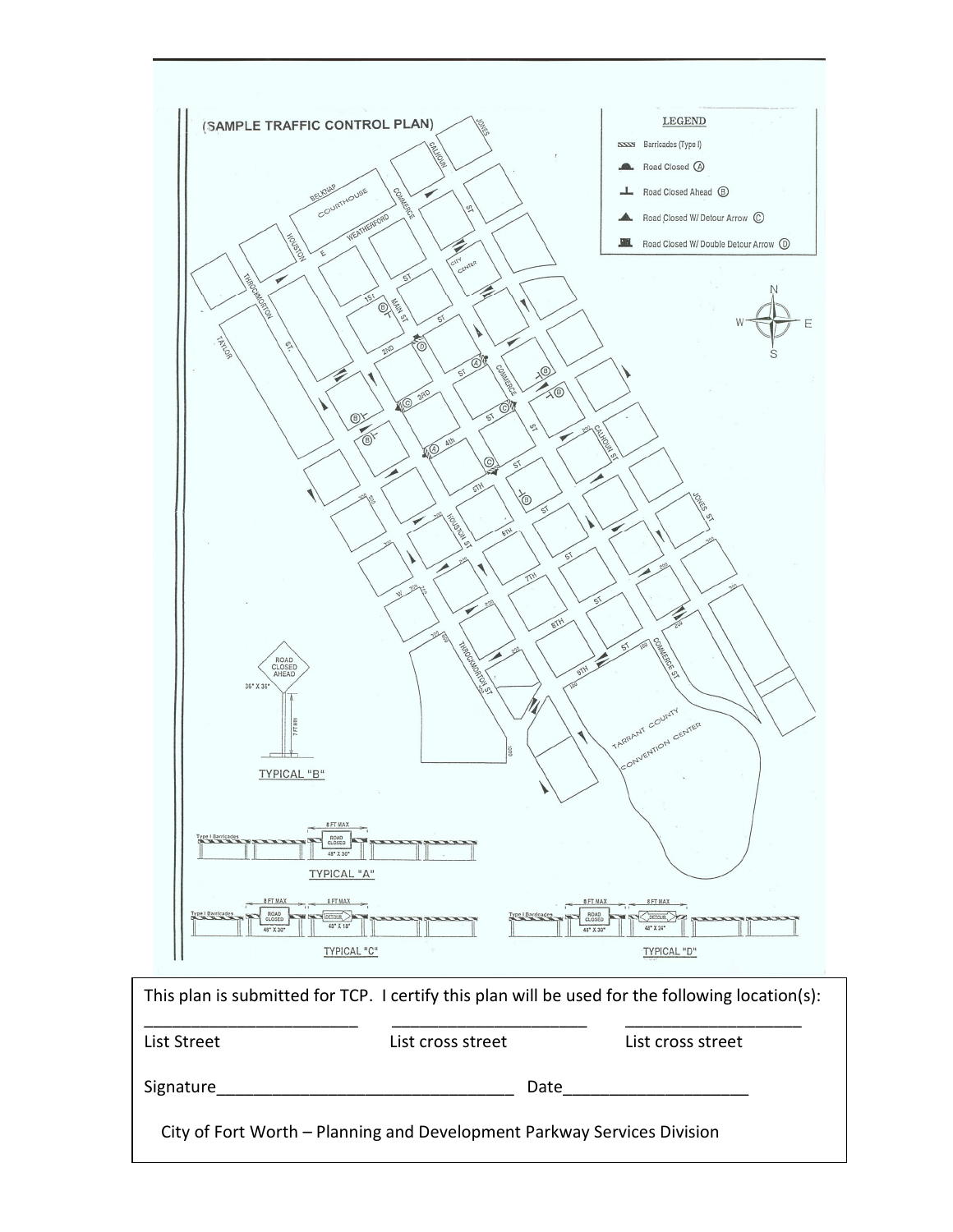#### SPECIAL EVENTS STREET USE TERMS AND CONDITIONS AGREEMENT

- 1. The "Street Use Permit" and Traffic Control Plan (TCP) must be on site during your event at all times. You are authorized to occupy only the area(s) noted on the permit. You may not occupy or block access to additional city property (sidewalks, parking lots, rights-of-way, etc.) or private property without permission.
- 2. The Event Holder shall comply with all requirements of the City's Street Use Requirements and any additional requirements as may be attached to the Street Use Permit.
- 3. Amplified music is prohibited by City Ordinance between the hours of 10:30 p.m. and 7:00 a.m. or at any time on Sunday, provided however, that it shall be a defense to prosecution per Noise Ordinance Sec. 23.8
- 4. An adequate number of portable toilets, including mobility-impaired units, are required.
- 5. All necessary food and/or beverages permits and information for proper dispensing and handling procedures have been obtained from the City Health Department (871-7255) and are in accordance as stated under Model Food Ordinance #9827.
- 6. Permits for dispensing alcoholic beverages shall be obtained from The Texas Alcoholic Beverage Commission (TABC) (817-451-9466) at least two (2) weeks prior to the event.
- 7. Daily litter removal is required in the vicinity of the closed streets. Litter must be removed from the sidewalks and streets inside the event area and for one (1) block around the event on the morning after each scheduled event day prior to 8:00 AM.
- 8. Off duty City of Fort Worth Police Officers or other peace officers licensed in the State of Texas must be on site throughout the event's operations and outside the perimeter of the street closure to provide security and traffic control. The Police Department shall determine the number of officers required for the event.
- 9. When it is the opinion of the Fire Code Official, it is essential for public safety in a place of assembly or any other place where people congregate, because of the number of persons, or the nature of the performance, exhibition display, contest or activity, the owner, agent or lessee shall employ one or more qualified Fire Marshals, EMS and Public Safety Plan as required and approved, to remain on duty during the times such places are open to the public, or when such activity is being conducted, in accordance with IFC 2003 (SECTIONS 403.1, 403.1.1, and 403.1.2).
- 10. The Event Holder shall be responsible for costs of repairs in excess of amount of deposit and shall be invoiced and due within 30 days for all costs related to these, or other, requirements.
- 11. If the site is left in as good or better condition than before the event, the deposit will be returned. Reimbursement to cover damage to public or private property shall be deducted from the deposit at the rate of three (3) times the actual cost of repairs. In addition, when the City of Fort Worth has to provide on-duty resources due to the lack of Security, Fire Marshals, etc., the event holder will be billed for this service. Please allow approximately 30 days for processing any refunds.

I have read and understand the rules, regulations, terms and conditions listed above and will abide by all requirements and ordinances of the City of Fort Worth.